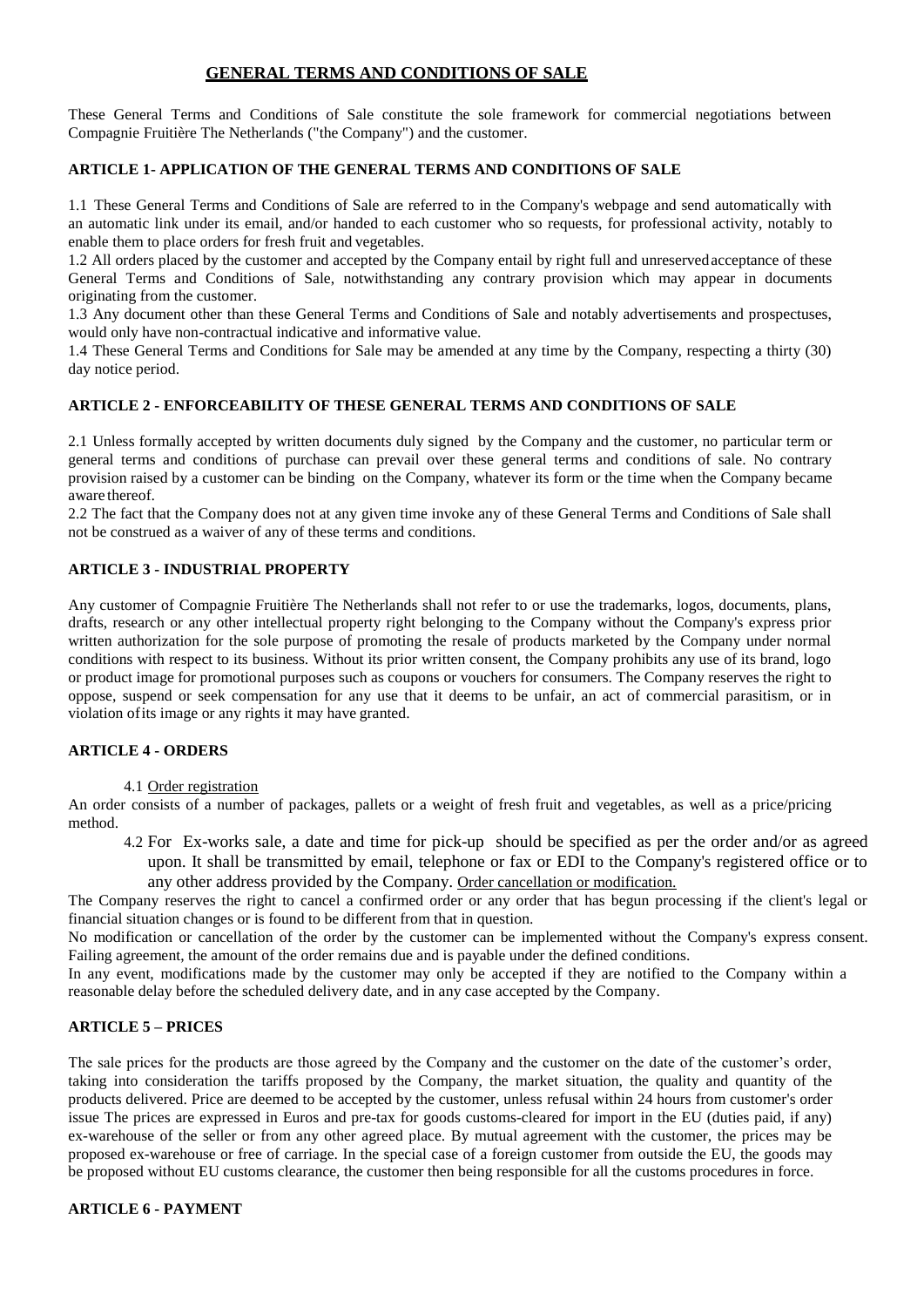### 6.1 Definition of payment

Payment is deemed to have been made upon receipt of the full amount of the price agreed by the Company.

#### 6.2 Payment deadline

The customer must comply with the payment date on the invoice. In any event, and irrespective of the fresh fruit and vegetables concerned, payment must not exceed the time required by the applicable law regulations (30 days from invoice date) At any time, the Company reserves the right to impose certain payment deadlines in accordance with Article 6.4. There is no discount for early payment.

# 6.3 Late or non-payment

In the event of late payment of amounts due by the customer after the expiry of the payment date shown on the invoice, late payment charges will be applied and will be calculated based on the statutory interest in the Netherlands at that time plus 1% to be calculated over the full invoice amount, for every month or part of the month that the customer is in default of payment.

These penalties shall run from the day following the due date until full payment of the price, and shall be automatically payable to the Company, without any prior formality or formal notice, and without prejudice to any other proceedings that the Company may initiate against the customer in this respect.

In addition, in the event of late payment, the Company may not only refuse any new order but may also suspend all current orders, require cash payment at the time of order, or the payment of all outstanding invoices.

Excepted in the event of a current quality claim dealt according to article 8 provisions, under no circumstances may the customer be authorized to initiate a dispute of any nature whatsoever over the invoice for the sole purpose of delaying, offsetting or deducting the payment of all or part of its amount.

#### 6.4 Settlement Guarantee

Any decrease in the customer's credit limit may justify the requirement of guarantees or cash payment. Similarly, the Company reserves the right at any time, depending on the risks involved, to impose specific payment deadlines or guarantees on an order, notably where payment issues have already been encountered, or where exceptional orders are placed or the expected amount outstanding is exceeded.

# **ARTICLE 7 - DELIVERIES AND RECEIPT / TRANSPORT**

# 7.1. Deliveries

Unless specific disposition between the Company and the customer, goods are sold according to Incoterm 2020 Ex-works sales.

For Incoterm 2020 Ex-works, delivery takes place when the Customer pick-up the goods after the Company has made them available in its warehouses. The transfer of risks, liability and property on the goods takes place when the carrier pick-up the goods and is liable for them in his or her capacity as the customer's agent. The Company is not liable for damages caused by its employees assisting during loading operations

Upon delivery, the customer is owners of goods, and consequently assumes full responsibility on goods and for compliance with legislative and regulatory standards for fresh fruit and vegetables.

### 7.2 Delivery of goods

The customer shall, at his or her own expense and under his or her responsibility, collect and transport the ordered goods from the Company's warehouses or any other agreed location to their final destination.

The customer shall collect the goods within 6 hours after placing the goods at the carrier's disposal duly served by any means by the Company, unless otherwise agreed between the Company and the customer. If this deadline should not be met, the Company can charge warehousing costs to the customer and/or cancel the order.

The Company cannot be held responsible for the quality of goods following an abnormally long storage period chosen or imposed by the customer.

# 7.3 Goods packaging control

During the collection, the carrier must check the general condition of the packaging of the goods and, if necessary, formulate any reservations in accordance with Article 8.1.

# 7.4 Goods temperature control.

The Company carries out a daily check of the temperatures of perishable goods throughout their storage in the warehouse. The temperature of the goods must be checked when they are collected by the carrier in accordance with Article 8.1 of the contract for controlled temperature of road transportation and Article 8.3 of the CMR Convention (verification of gross weight, quantity and contents of package). The carrier is obliged to carry out this verification.

The customer is responsible for giving proper instructions to the carrier, setting the controlled temperature of the vehicle and keeping a record of it.

The carrier must take all necessary measures to ensure that the required transport temperature is maintained during loading. The carrier then remains responsible for maintaining the required temperature inside the vehicle throughout the transit.

# **ARTICLE 8 - RESERVATIONS**

The customer must ensure that the quantity and quality of the goods he or she orders are thoroughly inspected when they are collected by the chosen carrier (ex-works sale). Any damage or missing items detected during delivery must be specified in writing to the Company on the transport document and, if possible, on the delivery note.

8.1 Visible damage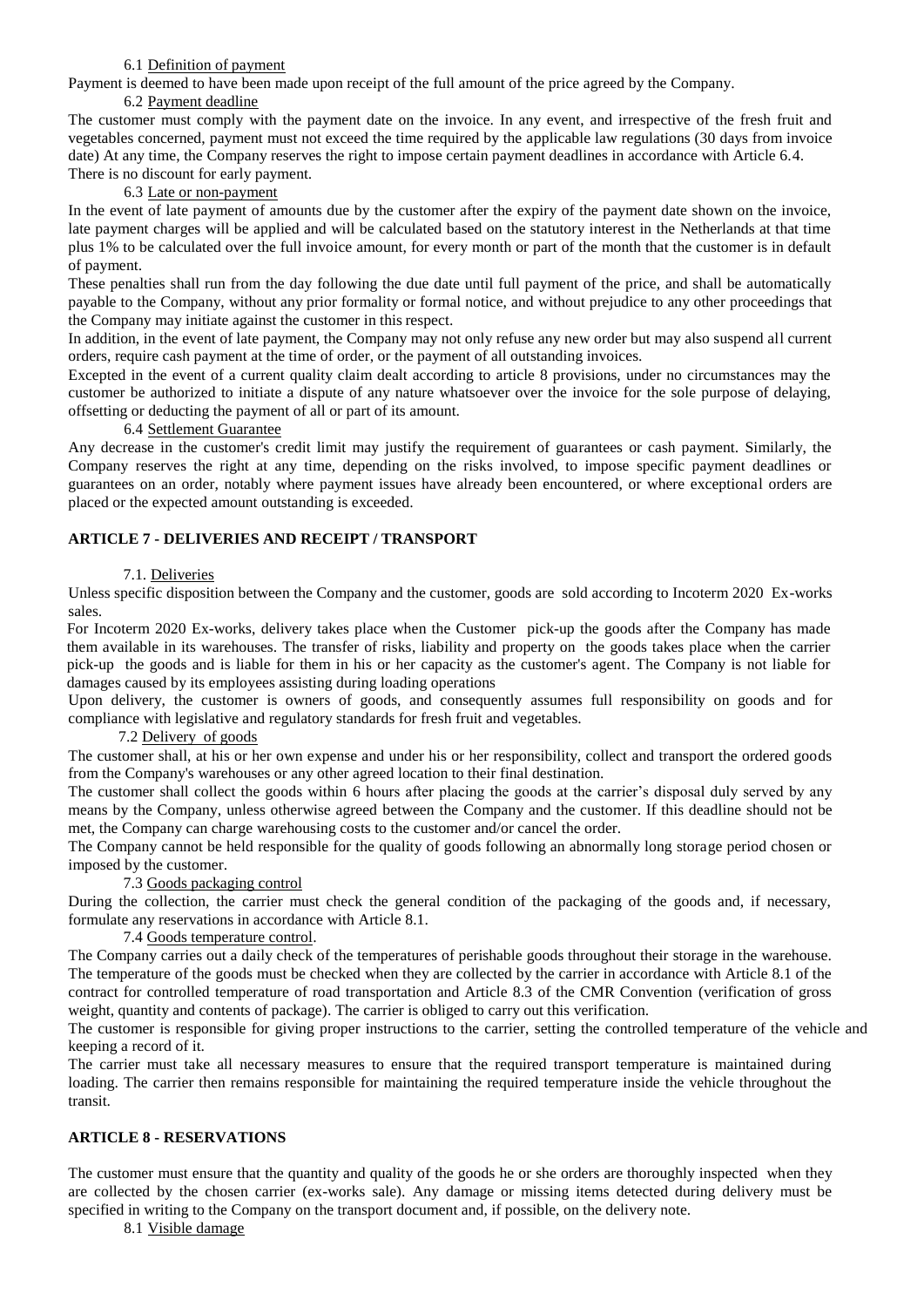8.1.1. In an ex-works sale, if, during the inspections, the carrier detects visible damage (goods and/or packaging), incorrect temperature or an incorrect number of packages, he or she must state specific and well-founded reservations in writing on the transport document at the latest when the goods are collected from the place where they were made available.

8.1.2 If no reservations have been made pursuant to the conditions set out in points 8.1.1, the goods shall be deemed to have been delivered in a satisfactory condition and in full. Consequently, no claim for visible damage will be admissible. 8.2 Not immediately visible damage

In the case of concealed damage related to the intrinsic condition of the goods delivered, the customer must send the Company specific reservations in writing together with photos, by email to the Company's sales contact (info@fruitiere.nl and rijpers@fruitiere.nl) within 12 hours of receipt of the goods from the customer and always within the following time limits:

| Distance between loading and<br>unloading point | Estimated<br>times<br>in calendar day $(s)$ | transport Maximum time limit for submitting reservations<br>from the place of loading of the goods to the place<br>of receipt by the customer - in working days |
|-------------------------------------------------|---------------------------------------------|-----------------------------------------------------------------------------------------------------------------------------------------------------------------|
| 1 to 900 Kms                                    |                                             |                                                                                                                                                                 |
| 901 kms to 1800 kms                             |                                             | 2.5                                                                                                                                                             |
| 1801 kms to 2700 kms                            |                                             | 3.5                                                                                                                                                             |
| 2701 kms to 3600 kms                            |                                             | 4.5                                                                                                                                                             |

## **ARTICLE 9 - COMPLAINTS**

#### 9.1 Complaint procedure

To be admissible, a complaint must first of all consist of reservations made in writing and within the timeframe required in accordance with Article 8.2 (within 12 hours of receipt of goods). Then any claim justifying the extent of the damage and the full amount of the loss sustained must be sent by email to the Company (to commercial and quality services' attention) within 24 hours from the receipt of the goods by the customer. All the documents constituting the claim must contain the following information:

- proof of the loss sustained;

- if completed, a copy of the quality approval report issued by the customer upon receipt of the goods;

- a copy of any expert report drawn up on behalf of the customer;

- a copy of the consignment notes;

- the delivery note;

- if ex works sale, the vehicle temperature readings (download);

- any certificate of destruction;

- road cleaning invoice if applicable;

- any other document stating the extent and possible causes of the damage found.

Failure to provide documentary evidence of the loss sustained by the customer will result in any claim submitted by the customer being rejected by the Company.

If, after investigation, the Company considers the claim and the loss amount sustained are justified, the corresponding credit note will be issued to the customer.

Under no circumstances the customer shall be authorized to automatically and unilaterally set off the sums that it considers due outside the fully completed contradictory procedure provided for in Article 9.1. Failing this, any withholding from an invoice by the customer of a sum not accepted by the Company under this Article and/or that does not meet the criteria for legal compensation will be considered undue, and may be subject to late payment penalties in accordance with Articles 6.3 and/or a legal remedy by the Company.

9.2 - Protective measures

The customer must make the damaged goods available to the Company so that it can organize an expert assessment if necessary. The customer must obtain the Company's prior written authorization before any destruction of the delivered goods. If not, the customer's claim will not be considered by the Company.

Any intervention or involvement of a third party in the products must be authorized by the Company.

Unless otherwise agreed, given the perishable nature of the goods, no delivered goods can be returned.

The original packaging of the products in question must always be retained, as well as the delivery note and the purchase invoice annexed to the complaints submitted.

# 9.3 Liability and warranty

The Company cannot be held liable for:

- damages to the goods caused during carriage;

- any damage resulting from the improper storage of the delivered goods and any worsening of the damage caused by the refusal to initiate measures to enable them to be removed, rescued and proven at the expense of the customer;

any indirect loss (commercial or other).

The Company reserves the right to delay or cancel a goods for technical, legal and/or health reasons; the Company cannot be held liable for any loss or damage resulting from this right of suspension or cancellation.

Except in the case of willful misconduct or gross negligence, the Company's liability shall be limited to the amount of the order. Compliance with the provisions of this contract related to the contractual guarantee implies that the customer honors its financial commitments to the Company.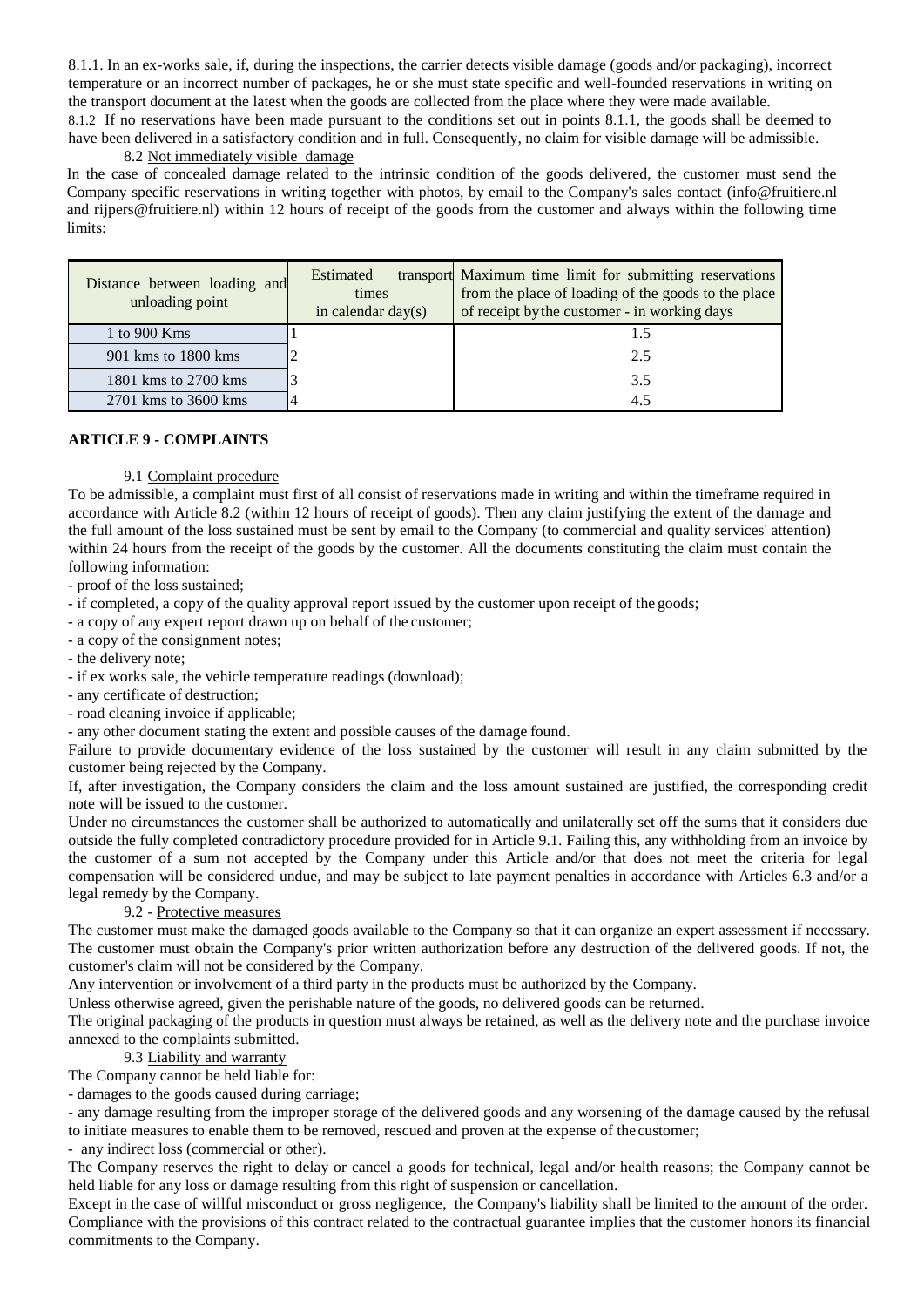## **ARTICLE 10 - CORPORATE SOCIAL RESPONSIBILITY (CSR)**

The customer hereby represents and warrants that its activity is part of a contribution process toward sustainable development.

The Company hereby reminds that being compliant with the corporate social responsibility principles is an essential obligation of the hereby Generals Terms and Conditions of Sales.

In this context, the customer undertakes *inter alia*, to manage its business in such a way as will be fully compliant with main CSR assessment criteria, such as:

10.1:Sound Corporate Governance

- being able to account for one's own social impacts by accepting an appropriate assessment along with the relevant duty to address issues,
- ensure transparency for decisions made and actions taken when relating to social and environmental consequences,
- adopting and promoting ethical behavior.
- 10.2: International law on human rights
	- promoting and respecting the protection under international law relating to human rights, ensuring that one is not complicit in human rights violations and abuses
- 10.3: Labor relations and working conditions
	- contributing to the elimination of all forms of job discrimination
	- contributing to the elimination of forced or compulsory work
	- contributing to the actual elimination of child labor
	- upholding the freedom of association and the effective recognition of the right to collective bargaining.

#### 10.4: Environment

- applying the precautionary approach to issues associated with the environment
- adopt environment-friendly processes
- 10.5: Fair competition practices
	- prohibiting any restriction to competition
	- avoiding conflicts of interest
	- fighting all forms of corruption, including extortion and bribery

#### 10.6: Consumers health and security

- being capable of providing unambiguous Products information, which can be understood by consumers
- implementing Products tracking systems

10.7: Fair practices in marketing, information and contracts

- prohibiting any misleading, deceptive, fraudulent, unfair, unclear or ambiguous practice, including the omission of essential information
- in compliance with the regulations applicable to countries in which the customer maintains operations, providing for contracts clearly indicating prices, characteristics, terms, conditions, costs and duration.

#### 10.8: Sustainable consumption

- eliminate or reduce, as far as possible, any negative impact of customer's activity on health and environment
- when applicable, be able to provide on first demand any reliable, coherent, truthful, accurate, comparable and verifiable factual and / or scientific information on environmental and societal factors relating to its activity.

#### 10.9: Local development

- interfacing with local populations
- contributing to the local development.

In this connection, the customer is committed to hold the Company harmless from and against any direct or indirect loss sustained as a result of the customer's failure breach of sustainable development commitments undertaken in this Article.

#### **ARTICLE 11 - COMMERCIAL REQUIREMENT**

Any dispute over an invoice must be submitted within fourteen (14) days of its receipt.

In accordance with the provisions of Article 3: 307 lid 1 BW the commitments undertaken during the performance of this contract lapse after 5 years. Beyond that, no amount can be claimed for the past calendar year, including sales prices, services, possible penalties and compensation.

# **ARTICLE 12 - FORCE MAJEURE - SAFEGUARD**

Any event beyond the control of the parties, which could not reasonably have been foreseen at the time the contract was signed and whose effects could not be avoided by appropriate measures, shall be considered to prevent, or make abnormally unbalanced, the fulfillment of the obligation by the debtor and shall result in the suspension of the contract. The Party invoking the circumstances referred to above must immediately notify the other party of any such occurrence, as well as their disappearance. The contract between the Company and the customer shall then be automatically suspended without compensation from the date on which the event occurs.

If the circumstances which compel one of the parties to suspend the fulfillment of the contract last longer than 60 days, either party may request the termination of the contract, for which neither of the parties may claim damages. Termination shall take effect from the date of first submission of a registered letter with acknowledgement of receipt terminating the said sales contract.